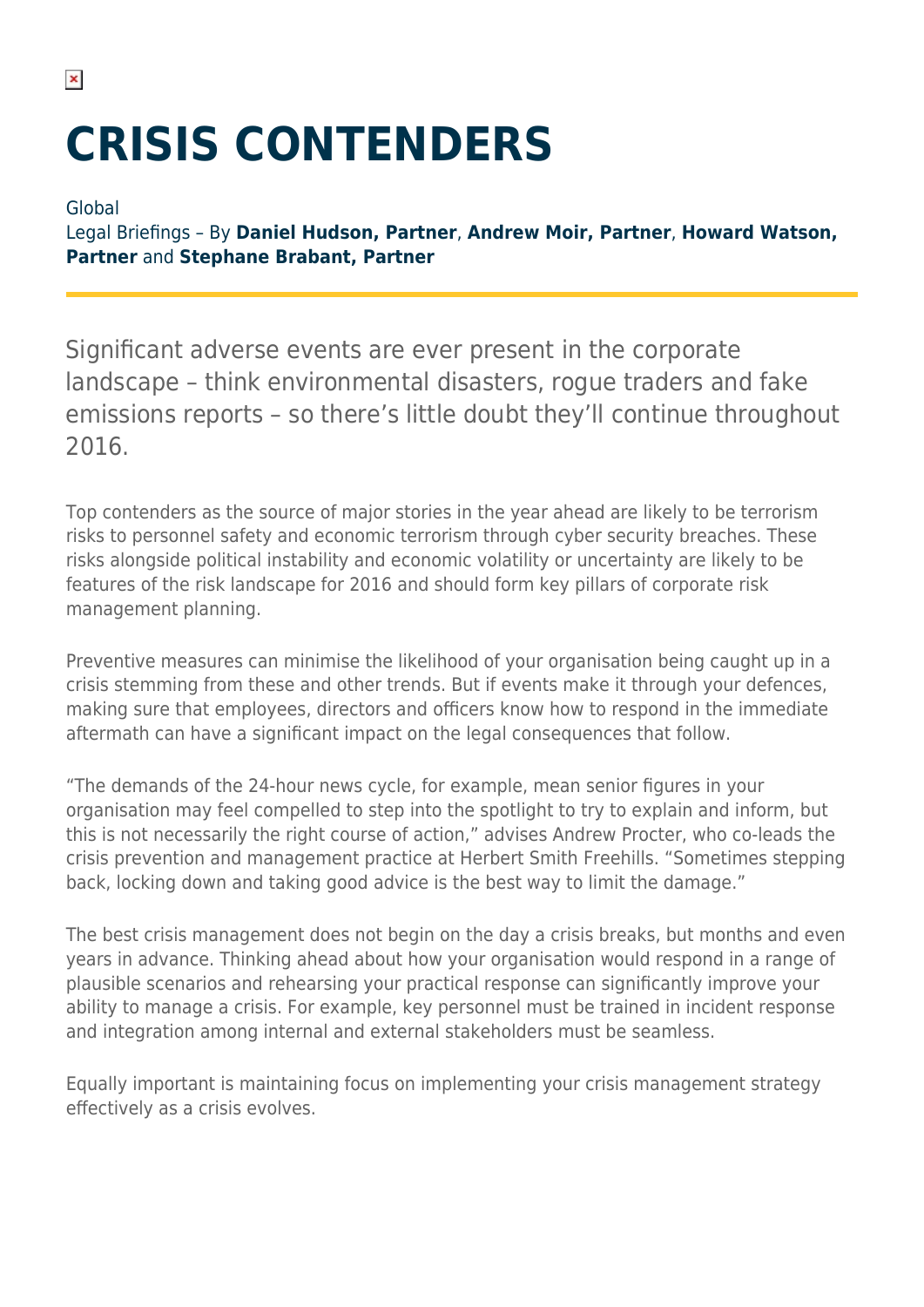"In the event of a crisis, there are some fundamentals to remember," says Anna Sutherland, who co-leads the crisis prevention and management practice. "The first rule in a crisis is to ensure your immediate response plan doesn't make the situation worse. It is key to identify your stakeholders, contact your insurers… What organisations often forget is that, as time passes, it's easy for the team managing the crisis to slip back into default, business-as-usual decision-making. We recommend encouraging the team to hit the pause button and take stock regularly. This can provide an opportunity to check that the response strategy is still relevant and to keep everyone focused on the end goal."

**Be prepared for the unpredictable and be ready to implement your plans professionally**. Are you ready to respond to the risks scattered across the evolving corporate landscape? We explore some of the major threats facing organisations in the year ahead.

## **THE FIRST CONVICTION OF A COMPANY UNDER THE UK BRIBERY ACT**

As governments and law enforcement agencies increase their focus on corporate economic crime, the UK, which already saw the first convictions of individuals, witnessed its first conviction of a corporate under the Bribery Act 2010. Section 7 of the Act makes it an offence for a corporation to fail to stop bribery taking place on its behalf.

The Act, although part of UK legislation, has implications for companies internationally.

Daniel Hudson, one of our partners specialising in anti-bribery and corruption, advises: "If your organisation has a presence in the UK, you must adhere to the Act's requirements. You should be particularly alert when making commercial arrangements with companies in jurisdictions where bribery and corruption laws may be non-existent."

In these situations, the right contracts can safeguard your company's position and reputation to some extent. Critically, contracts should include clauses requiring individuals such as directors and employees not to engage in corrupt activity.

## **MORE DEFERRED PROSECUTION AGREEMENTS**

In November 2015, the UK's Serious Fraud Office announced that it had entered into its first deferred prosecution (DPA), in this instance in relation to a bribery case with a division of ICBC Standard Bank, and we anticipate more DPAs in 2016. DPAs are a relatively new instrument conceived to help law enforcement agencies deal with corporate economic crime. Legal proceedings against a company are suspended provided the company agrees to meet certain conditions. This process will often make it easier for the prosecutor to untangle the web of information, connections and money that typically lies at the heart of fraud, tax evasion and bribery cases.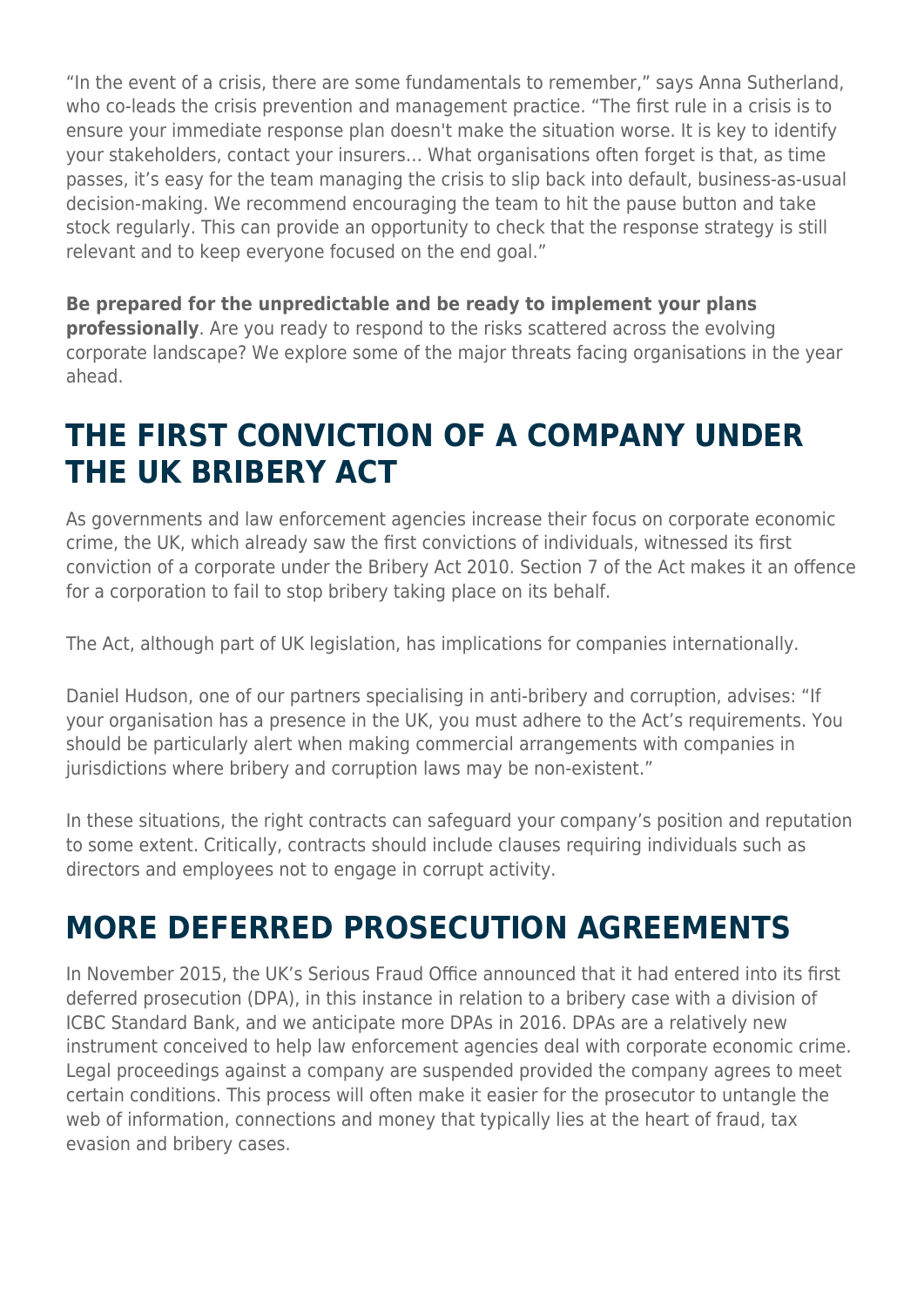"From a crisis management perspective, a DPA can benefit the company involved as well as the prosecutor," says Daniel. "By agreeing to co-operate with the prosecutor, as well as receiving credit when it comes to punishment, the company can mitigate negative press coverage and present itself as a 'good' organisation, seeking to put matters right as quickly as possible."

This, of course, should be more than a public relations exercise. Organisations subject to fraud and bribery investigations must undertake a thorough review of their procedures in order to prevent further incidents.

# **MORE SECURITY BREACHES**

The frequency and severity of hacking incidents has been growing steadily in recent years. In 2015, the FBI, Ashley Madison, TalkTalk and several US financial institutions were among the high-profile names to suffer at the hands of hackers. In 2016, this trend is set to continue.

"Opportunities for cyber criminals will grow as organisations move more data into the digital domain and offer more services through digital channels in order to meet consumer expectations," explains Andrew Moir, Global Head of Cyber & Data Security for Herbert Smith Freehills. "As a result, for most businesses, a hacking attempt is effectively no longer a matter of 'if' but 'when'."

The financial impact of a data breach can be enormous – the TalkTalk data loss, for example, is estimated to have cost the business up to £60 million so far. This means implementing robust security and policies to try to prevent an attack in the first place is by far the wisest and most cost-effective course of action. In addition, pre-crisis scenario planning will position your organisation to respond quickly and decisively in the event of a successful attack.

"The growing nature of the cyber threat means you should also start extending your focus out beyond your own defences to consider how you might be exposed through your supply chain" advises Andrew. "Do the parties you are contracting with have their own cyber security under control?"

While contracts can be agreed to protect your organisation from liability for data loss caused by a third party, safeguarding your reputation must also be a cause of concern. In the event of a data loss, the source of the breach will be of little concern to consumers. It is the marketfacing organisation that will suffer the reputational damage – another reason to put the emphasis on preventing data loss ever occurring.

#### **TOUGHENING REGULATION AROUND DATA PROTECTION**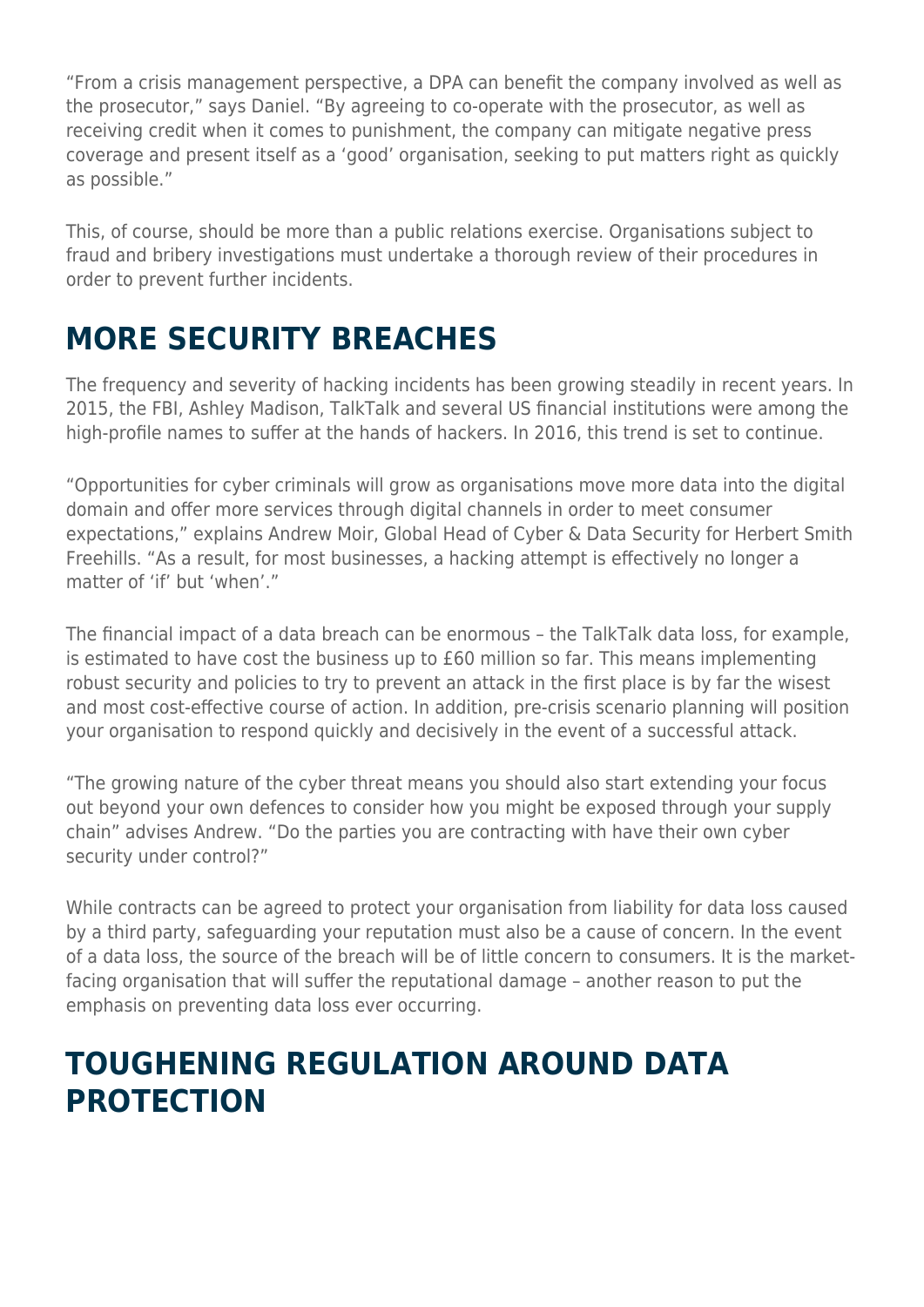The growing cyber threat means the European Commission has been looking at how to improve member states' cyber security capabilities and co-operation on cyber security. A new directive, agreed at the end of 2015 and likely to come into force in 2017, introduces mandatory reporting of cyber security incidents in some circumstances, which will have wideranging impact. The directive had originally focused on ensuring the security of operators of essential services such as energy, water, telecoms and financial services. However, in its final form, it will extend to include providers of other digital service platforms, potentially catching a huge number of additional organisations in its net, depending on how member states choose to apply the directive.

On a related theme, new European General Data Protection Regulation is expected to be in force in Europe in 2018, with the aim of bringing the rules about how data can be stored and used into alignment across all member states. Among the features of the new regime is a significant increase in the maximum fine for losing data, with the likely fine being up to 4% of annual global revenue or €20 million – a further incentive, if any were needed, for organisations to ramp up data security.

## **HIGHER FINES FOR HEALTH AND SAFETY OFFENCES**

At the end of 2015, the Sentencing Council in the UK published new sentencing guidelines covering corporate manslaughter and health and safety offences. Under the new guidance, fines vary according to the size of the organisation involved, but large organisations in particular will face a significant increase. For example, an organisation with a turnover in excess of £50 million, convicted of a health and safety offence or corporate manslaughter in a fatality, can now expect a fine in the millions.

How well your organisation is set up to deal with the crisis that inevitably follows a serious health and safety failure may have a profound impact on how you eventually fare in court.

"One of the most important things to do in the immediate aftermath of a health and safety incident is to carefully consider what aspects of your crisis response activities should attract legal privilege" explains **Howard Watson**, a partner who specialises in health and safety claims at Herbert Smith Freehills. "Simply writing 'privileged' at the top of emails is not enough. Legal privilege where appropriate should be evoked more formally."

#### **HUMAN RIGHTS VIOLATIONS AS A SOURCE OF RISK**

Media coverage linking organisations with the violation of human rights is now commonplace. Stories of environmental disasters, the intervention of security forces in community protests, the use of child labour and even human slavery/trafficking in the supply chain are not unfamiliar on the front pages – and they will continue throughout 2016.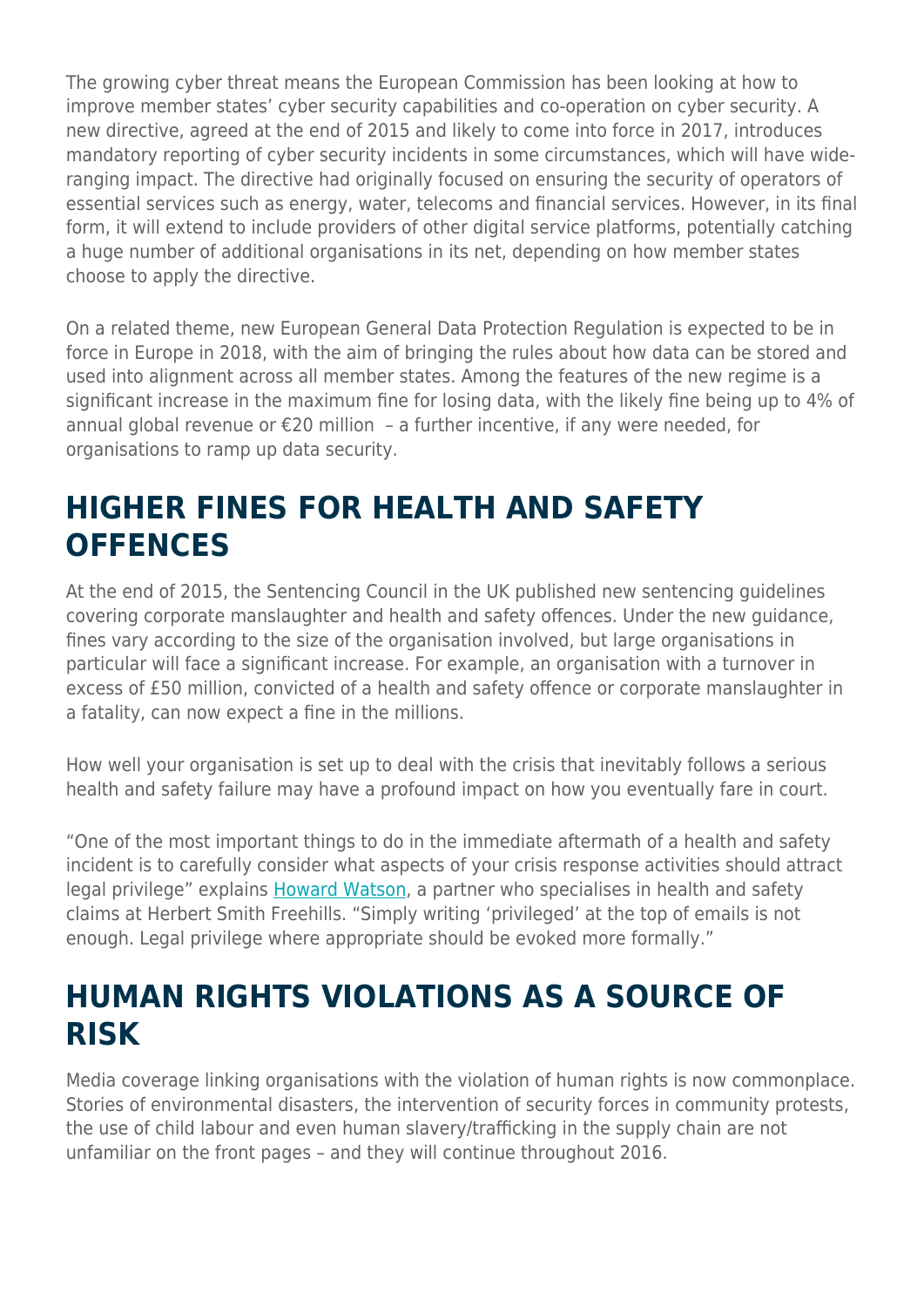These links arise in a number of ways. An organisation may cause or contribute to a violation of human rights either directly, through its action (or omissions), or through its business relationships, supply chain or customers. Whatever the link, crises of this type are always very sudden. If they cannot be anticipated and prevented, they must be dealt with rapidly to stop them escalating and causing calamitous financial and reputational damage.

When organisations do come under scrutiny in respect of human rights, the judges are no longer only those seated in the courts. The 'new' judges are the NGOs, civil society, banks, international financial institutions and stock markets. Aside from any legal sanctions that the organisation may suffer, these institutions can apply equally powerful reputational, operational and financial 'sanctions' for human rights violations.

"To minimise the risk of reputational damage stemming from involvement in activities that might become controversial from a human rights perspective, companies and their legal advisers must take the broadest possible view of how to protect the company's position right from the outset" says [Stephane Brabant](https://www.herbertsmithfreehills.com/our-people/st%C3%A9phane-brabant), who leads on business and human rights for Herbert Smith Freehills. "Where a crisis threatening reputational damage does occur, solutions need to be fast, pragmatic and effective. Attempting to resolve disagreements through conventional channels, such as the courts, can often amplify grievances and compound the damage."

# **A CHANGING ROLE FOR LAWYERS**

The issues around business and human rights perfectly illustrate the changing role of the lawyer in crisis prevention and management. The best lawyers will ensure their clients comply with the law on issues including health and safety, environmental protection and working conditions. In order to minimise the risk of crisis, they will go beyond the letter of the law and consider internationally recognised human rights in drafting contracts.

When a crisis does occur, outstanding lawyers will step up not only as technical lawyers but as trusted legal advisers. They will be able to counsel on the legal consequences of events and provide pragmatic advice on the right action to take in fast-moving situations where the stakes are high. We're certain that's the type of lawyer you'd like to have at your side.